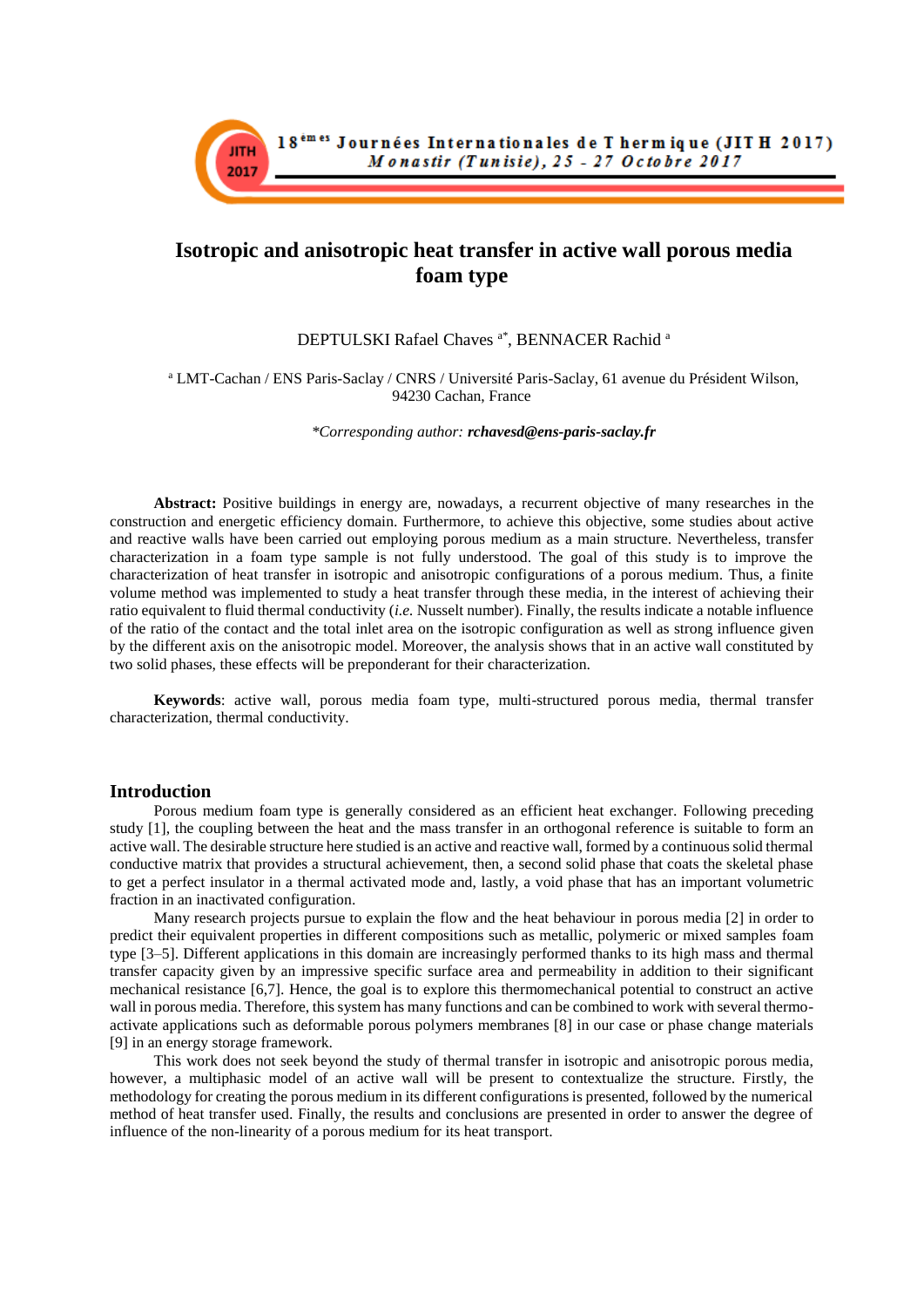## **1. Analysis and modelling**

This part covers the generating process of a 3D porous medium framework divided into three points: generating a random porous structure, controlling its morphology in order to create an anisotropic configuration, as well as numerical modelling.

Here, different structures were presented, firstly in two phases (*i.e.* solid-fluid configuration) and then in three phases (*i.e.* solid-solid-fluid configuration). These samples were originally generated in a numerical device, based on correlated Gaussian random fields [10], in a cube with a triple correlation length of 10%, a standard deviation of 1%, an expectation of 0 and 250 eigenmodes retained [\(Figure 1](#page-1-0) (a)). Thus, the designed structure results in a Representative Elementary Volume (REV) of a foam-like porous medium [\(Figure 1](#page-1-0) (b)) with 90% voids. Hither, the two-phase model is analysed in order to achieve an isotropic and anisotropic transfer characterization, besides that, the three-phase model is presented to illustrate the operation of an active and reactive wall through a porous medium.



<span id="page-1-0"></span>Figure 1: Development stages to generate a porous structure based on Gaussian random draws. Correlated Gaussian random field (a) and 3D structure 90% voids (b)

Hence, [Figure 2](#page-1-1) shows in a slice (a) and 3D isometric view (b) the microscopic configuration of an active and reactive wall in a considered isotropic structure by their solid skeletal matrix and a coat solid phase that involves the first phase.



<span id="page-1-1"></span>Figure 2: 3D slice (a) and isometric view (b) of an active and reactive wall in an isotropic porous medium with skeletal and coat phases

In addition, this system works with a thermal activation by the skeletal phase and a linear dilatation of the coat phase on an axis direction to get a perfect insulator. In this case, after an initial request, an anisotropic structure will be formed and its response to external requests will no longer have the expected standard nature. Consequently, in order to understand this new heat transfer behaviour, an anisotropic structure has been generated based on the first isotropic structure [\(Figure 2\)](#page-1-1) by applying a dilatation threshold gradient from -30% to +30% at the two opposite sides in the vertical direction, as shown in [Figure 3.](#page-2-0)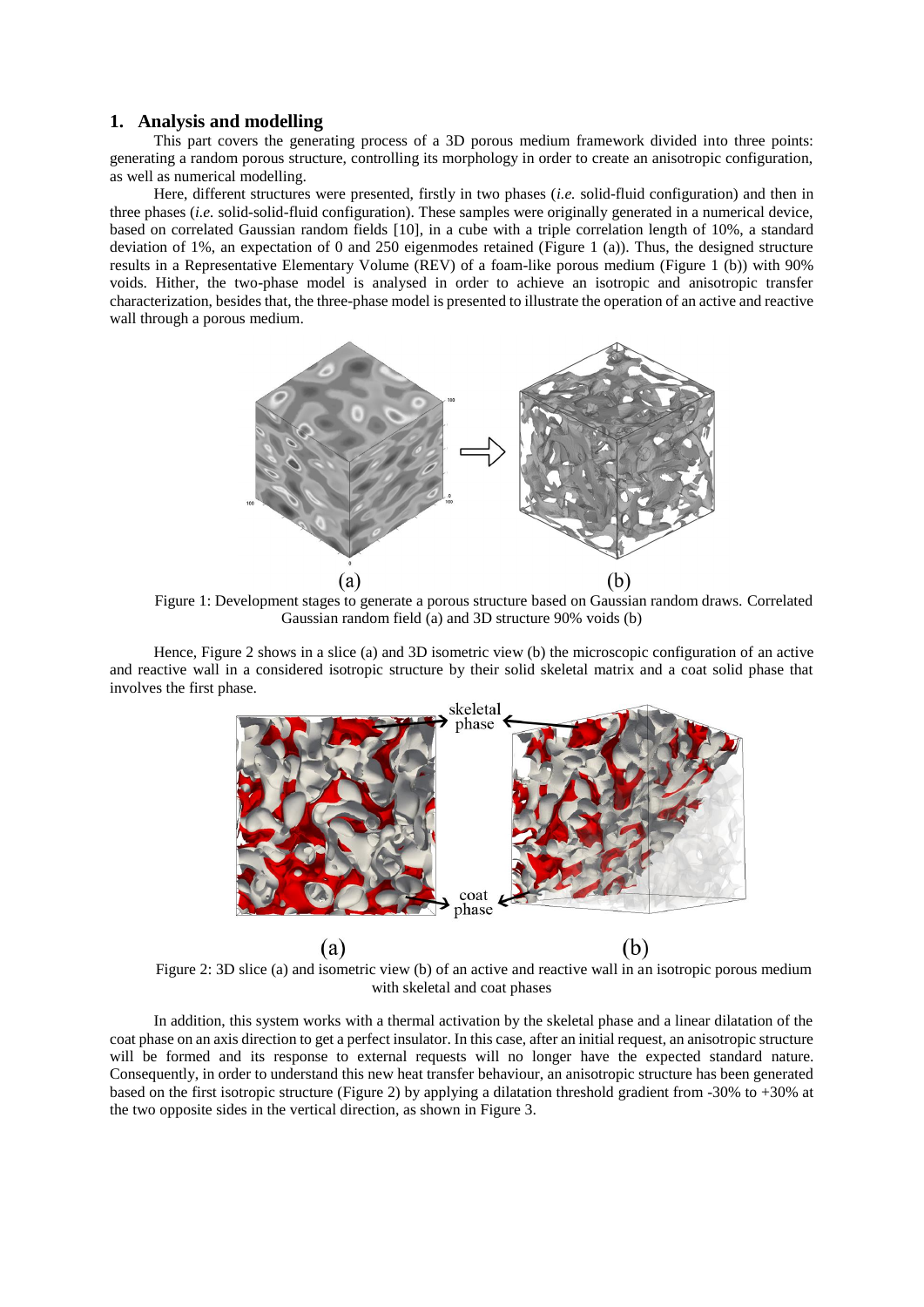

Figure 3: 3D slice (a) and isometric view (b) of an anisotropic porous medium by applying a dilatation gradient from -30% to +30% in vertical axis

<span id="page-2-0"></span>To analyse these different structures and understand their behaviours, a finite volume method is implemented to discretize heat flux through porous media and it has been performed solving the momentum and energy equations.

Continuity equation:

$$
\nabla \vec{V} = 0 \tag{1}
$$

Momentum equation:

$$
\frac{\partial \vec{v}}{\partial t} + (\vec{V} \cdot \nabla) \vec{V} = -\nabla P + \frac{1}{Re} \nabla (\mu^* \nabla \vec{V}) + \frac{1}{Da} \vec{V} + \frac{Ra}{Pr Re^2} (\theta + NS) \vec{k}
$$
(2)

Energy equation:

$$
\frac{\partial \theta}{\partial t} + \vec{V} \cdot \nabla \theta = \frac{1}{\text{Pr}} \nabla (\lambda^* \nabla \theta) \tag{3}
$$

The continuity of both temperatures the heat flux on the solid-fluid interface is employed:

$$
\theta_s = \theta_f \quad \therefore \quad \frac{\partial \theta_f}{\partial n} = \lambda^* \frac{\partial \theta_s}{\partial n} \tag{4}
$$

To reach a stable state solution, a convergence criterion based on the temperature field is adopted. This norm is defined by the following conditions:

$$
\frac{\sum_{i,j} |\varphi_{i,j}^{m+1} - \varphi_{i,j}^m|}{\sum_{i,j} |\varphi_{i,j}^{m+1}|} \le \epsilon = 10^{-5}
$$
\n(5)

Where *m* is an interaction counter and  $\epsilon$  is the relative error. Furthermore, this model has been presented good accuracy conforming to reference results published in several preceding works [7–9], as well as qualitatively experimental results validation [14] and instability verification [15]. Moreover, the criterion of validity concerning this method is considered by  $0.1 \le \lambda^* \le 200$  and  $Ra = 0$ .

## **2. Results and discussion**

In an isotropic foam type configuration, heat transfer is significantly affected by the continuous nature of the skeletal phase. Moreover, here we analyse the influence of the ratio of the contact and the total inlet area  $R$  on the Nusselt number (*i.e.*  $\lambda_{eq}/\lambda_{fluid}$  in this porous configuration) after heating the sample by the three different axis x, y and z [\(Figure 4\)](#page-3-0). Hither, this section search to achieve the isotropic nature of heat transfer in the study domain.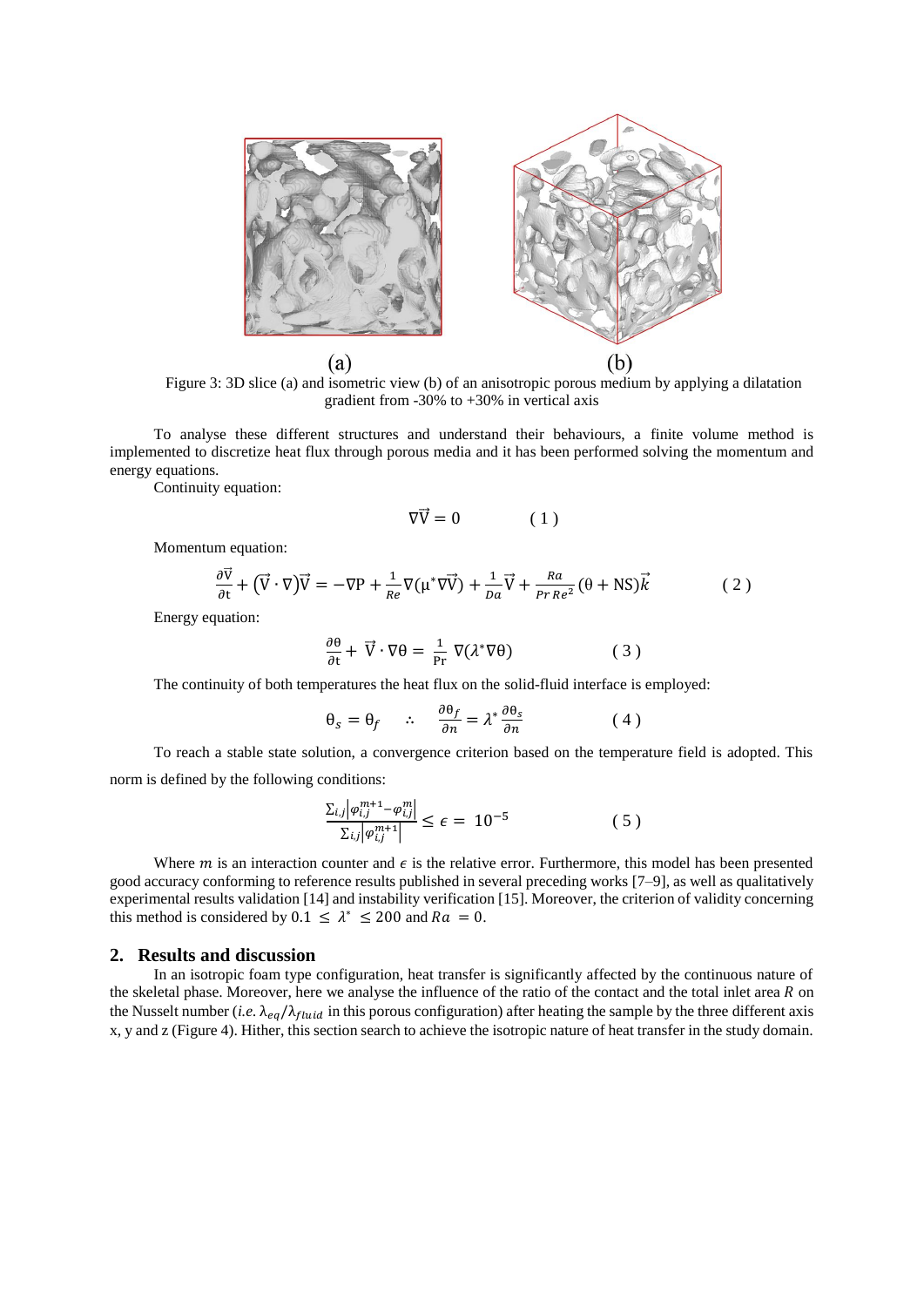

Figure 4: Nusselt number for the three-different axis x, y and z and their respective contact surface areas in an isotropic structure

<span id="page-3-0"></span>The result shows that it exists a little variation between the different axis that is more important with the  $\lambda^*$ increases. Thus, it is evident that the heat transfer in an isotropic model varies according to its ratio of the contact and the total inlet area  $R$  (*i.e.* 13%, 12% and 9% to x, y, and z respectively). Such connection between the material and the solid surface is a key point equivalent (in opposing way) to the thermal resistance effect.

Besides that, we observe the heat transfer behaviour in an anisotropic configuration [\(Figure 3\)](#page-2-0) following their Nusselt number after heating the sample by the three different axis x, y and z [\(Figure 5\)](#page-3-1).



Figure 5: Nusselt number for the three-different axis x, y and z in an anisotropic structure

<span id="page-3-1"></span>In this case, the result shows that on the x and y-axis, a continuous solid matrix is present and connecting the opposed side, that provided an important heat conduction. On the other hand, on the z-axis, there is no more direct connection *(i.e.* absence of percolation effect) between their opposite sides, consequently, the heat transfer is considerably less important. These analyses prove that this structure presents an anisotropic heat transfer vector as well as its morphology.

## **Conclusions**

This review explored the heat transfer behaviour in a porous medium subjected to both morphology configurations: isotropic and anisotropic. Then, using a stochastic generation of 3D structures based on correlated random fields, a foam-like porous medium was constructed with a continuous skeletal solid matrix filled with nonregular voids for the purpose of illustrating the operating role of an active wall.

Thus, a finite volume discretization method has been performed in order to characterize the thermal conductivity in a non-linear system. The Nusselt number, for the proposed 90% voids isotropic model, increases according to the ratio of the contact and the total inlet area of which solicitation axis. In addition, the results of the